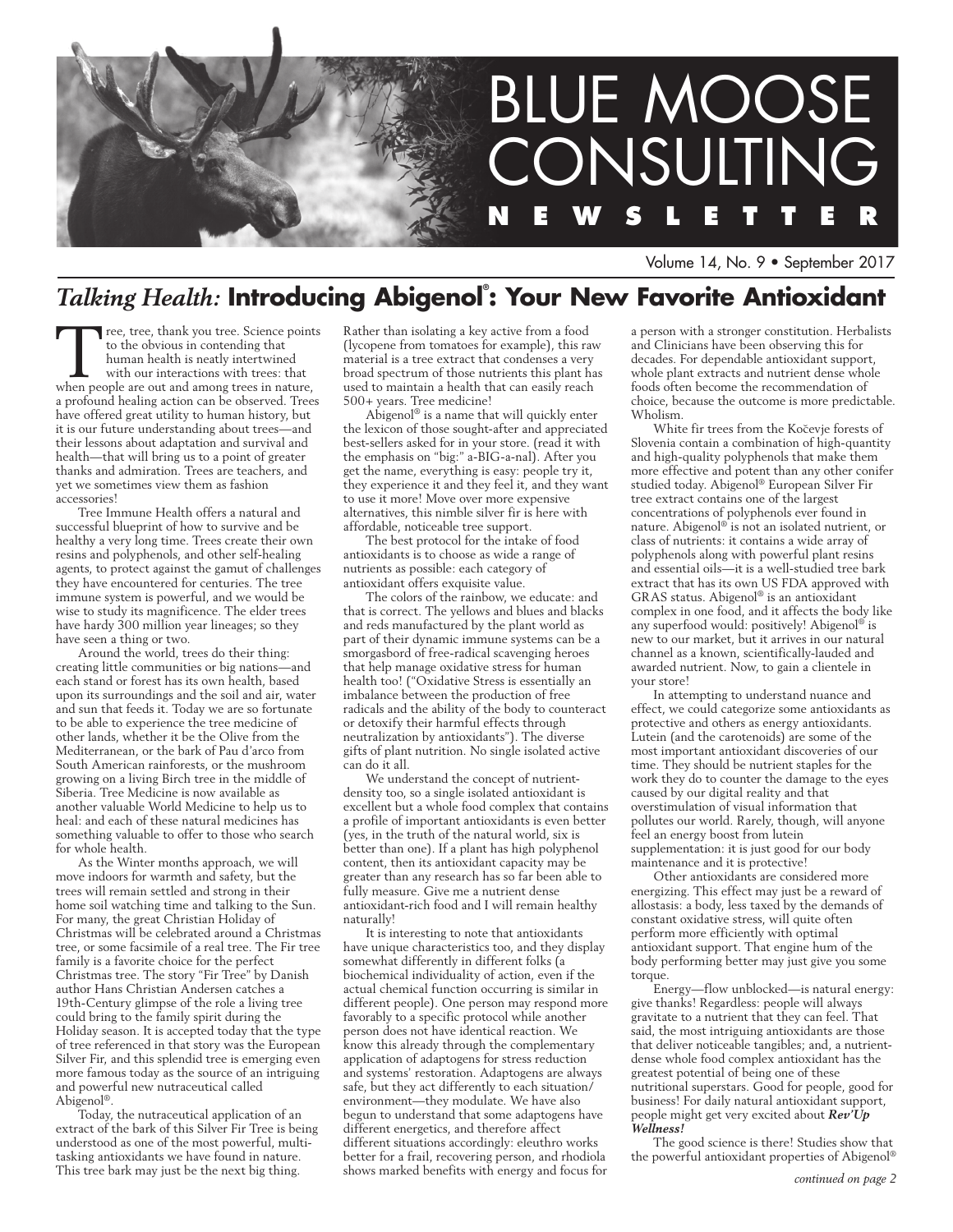# **Introducing Abigenol®**

—the European Silver Fir bark extract in *Rev'Up Wellness*—comes from a rich source of natural polyphenols containing potent natural antioxidants comprised of bioflavonoids, phenolic acids and lignans. Made through an eco-friendly, patented aqueous extraction process, Abigenol® unlocks the all-natural, power-packed nutrients of the *Abies alba*  conifer, without altering its natural properties, to prove one of the most powerful and complete natural antioxidant sources in the market today.

What is it that makes this a special antioxidant? Let's go into the forest!! [How; where; why].

Conifers. Many people live their lives disregarding the most common conifers in their midst—the pine, fir and spruce—except at Christmas Time.

It is beautiful that a religious ritual allows for a tree or facsimile to be displayed in the home, (even though these trees have no history anywhere near a manger in Jerusalem!). The tradition of the evergreen as a symbol of life in the coldest and darkest of seasons is one of hope: and quite beautiful!

Conifers are actually *Pinophyta,* a class of plants (gymnosperms) with cone-bearing seeds. Conifers are amazing landowners, because while there are not that many species—they cover huge portions of the earth's surface as the dominant species, especially the Northern Hemisphere. Boreal Forests (Taiga snow forests) and Temperate Forests support biomes from Canada to Siberia, and they dwarf our local, important and beautiful warmer climate forests in size. Temperate Forests are a mix of deciduous, broadleaved trees, and coniferous evergreen trees: with the broadleaf trees dropping leaves, and the conifers dropping cones [which are actually part of the reproductive structure of the plant—the way that they produce seeds]. "Conifer is a Latin word from *conus* (cone) and *ferre* (to bear), meaning 'the one that bears (a) cone(s)'."

Conifers evolved when the planet was significantly younger and colder, and they adapted a strategy to survive and thrive in long snow seasons, remaining evergreen. Their immune system is different, therefore, than a tropical rainforest tree. Their downward drooping limbs developed to shed snow, and many conifers trees actually can alter their biochemistry seasonally as they prepare to resist the dangers of freezing. They are still standing in the survival of the fittest.

Conifers are old spirits, evolving about 300 million years ago, around the time of the gingko trees. Fir trees are long-living trees. European White Fir trees with identified age estimates of 670 years are located in Italy; with trees aged from 520 years (the famed tree called "Queen" Kraljica Roga Fir) to 250 (human) years throughout Slovenia (the photo-capture of these trees can be found at https://www. monumentaltrees.com/en/svn/). The immense conifer forests of the world represent the largest terrestrial carbon sink on Earth. The world's tallest, thickest, largest, and oldest living trees are all conifers.

There are some interesting theories about the evolution of the immune system of the Conifers over time. One theory is that the Fir trees created their resins as a deterrent from the way-back machine and a time when they were a food source to the herbivorous dinosaurs: that is

# *continued from page 1* **HERB PHARM: HERBS TO THE RESCUE**

**Turmeric and Inflamma Response™ PROMO**

*Great Deals + possible deep-discounts on many items through September 30th*  **It is easy to get 25% OFF items** 

**& even easier to get 20% OFF now!** 

(see sales promo parameters below)

HOW TO BUY AND SAVE

PROMO PARAMETERS for the two promo brackets: featured + bonus products: Turmeric and Inflamma

Response™ MIX & MATCH any 12-24 of the 'Featured Products' for a **20%** discount MIX & MATCH any 25 + of the 'Featured Products' for a **25%** discount

BONUS: Meet the parameters from the Featured Products and you can then choose from a selection of Bonus Products (listed below) that will qualify^ for the same discount as the Featured Products on your order. No minimums. Promo applies to 1, 2 + 4 oz. sizes. All month!

GROW BUSINESS with these items: **FEATURED PRODUCTS:**

**Turmeric and Inflamma Response™ PROMO** 

\* Turmeric liquid extract 1 oz., 2 oz., 4 oz.

\* Inflamma Response™ liquid extract 1 oz., 2 oz., 4 oz.

Inflamma Response™ liquid extract Proprietary extract blend: Certified Organically Grown Turmeric rhizome, Certified Organically Grown, Fresh Chamomile flower,

Certified Organically Grown Meadowsweet leaf & flower, Certified Organically Grown Licorice root & stolon, Sustainably-Wildcrafted, Fresh St. John's Wort flowering top. All of the herbs in this formula are individually extracted to ensure a broad spectrum of therapeutic plant compounds. ~~~~~~~~~~~~~~~

**BONUS PRODUCTS: Turmeric and Inflamma Response™ PROMO**

WOW, look at ALL the sale items \* Liquid extracts + Formulas, 1 oz. + 4 oz.

~ Arnica Oil^ ~ Trauma Oil^ ~ Joint & Muscle Rub^

~ Cayenne extract\* ~ Ginger extract\* ~ Turmeric vegetarian softgels, 60s

~ Kids Sinus Samurai\* (Certified-Organic: alcohol-free)

~ Stinging Nettle extract\* ~ Stinging Nettle glycerite\*

- ~ Pollen Defense 1 oz., 2 oz. + 4 oz. liquid extracts
- ^ 1 oz. + 4 oz. liquid extracts/topical \* 1 oz. + 4 oz. liquid extracts

#### ~\*~\*~\*~\*~\*~\*~\*~\*~\*~\*~\*~~\*~\* **More on herbs everyday: stay tuned.**

The pictures are beautiful: harvesting the good stuff https://www.instagram.com/herbpharm/ https://www.facebook.com/HerbPharm https://twitter.com/ herbpharmoregon

*Made of plants and ethical choices™*

certainly a primordial immune system! It is certainly accepted today that many conifers have their distinctly scented resins as a strategy to prevent insect infestation. The actions of these resins also act when secreted to protect the tree from wounds. Today, and especially in winter, deer and other four-legged mammals will often dig at and bite the inner bark to get what is apparently their medicine, and the tree standing still as its own doctor—oozes healing medicine to the site as a form of selfpreservation.

Today, conifers are of great economic value worldwide. "Conifers are the largest and economically most important component group of the gymnosperms."

European Silver Fir trees (*Abies alba*) can be found in many places worldwide: Italy, Croatia, Germany, the UK, Ireland, Bulgaria, Montenegro and Bosnia-Herzegovina, Sweden, Belgium, Denmark, Austria, Switzerland, Netherlands, Poland, Spain, the Czech Republic and Slovenia. European Silver Fir (*Abies alba*) is a white wood: alba meaning "white." This tree is harvested for softwood (general construction: the wood is soft, strong and lightweight and used solely for indoor use), furniture, plywood, crates, boxes and paper products. Slovenia has harvested certain areas of trees for human use since people lived on those lands. Trees have housed humans and given them heat throughout our relationship, and they have long offered even more. The resinous oils in the white fir also have a commercial use for essential oils, fragrances and inhalants. Oh, and the joy of Christmas trees.

Forest Management in the European Union has advanced to utilize tree resources while

maintaining forest health and diversity. Slovenia has a good record of preserving the dignity and sustainability of their large land forest area. Birch, Fir and Spruce are a part of the culture that touches almost every family in the mountains and valleys of Slovenia.

Forest nature conservancy projects began in Slovenia in the 1890s in Kočevje with Leopold Hufnagl with the management of Auersperg forests. Sustainability continues today: "a quarter of a million ha (hectares/ 617764 acres) of forests are certified by the FSC system, which presents a good fifth of the complete forest area in Slovenia. The number of companies with the FSC certificate for tracking certified wood (CoC) continues to increase and exceeded 200 this year [2014]. Companies with FSC CoC certificates [Forest Stewardship Council/ Internatioanlhttps://ic.fsc.org/en] are dispersed over the whole wood supply chain." The ultimate goal of any natural environmental action is to fully and appropriately use every chosen material to its maximum potential. Abigenol® is manufactured from tree bark obtained during the cut of trees in controlled areas and as part of the normal forest maintenance: "the environmental footprint for the manufacture of Abigenol® is defined by appropriate land management' and optimal use of the entire tree for optimal benefit. Traditionally, the bark of the White Fir was leftover material in the manufacture process, until its active pharmacological composition was studied and affirmed. Finding an incredible health nutrient in the process is innovation and synchronicity. Ars Pharmae® in the capital city of Slovenia, Ljubljana, developed the primary

*continued on page 6*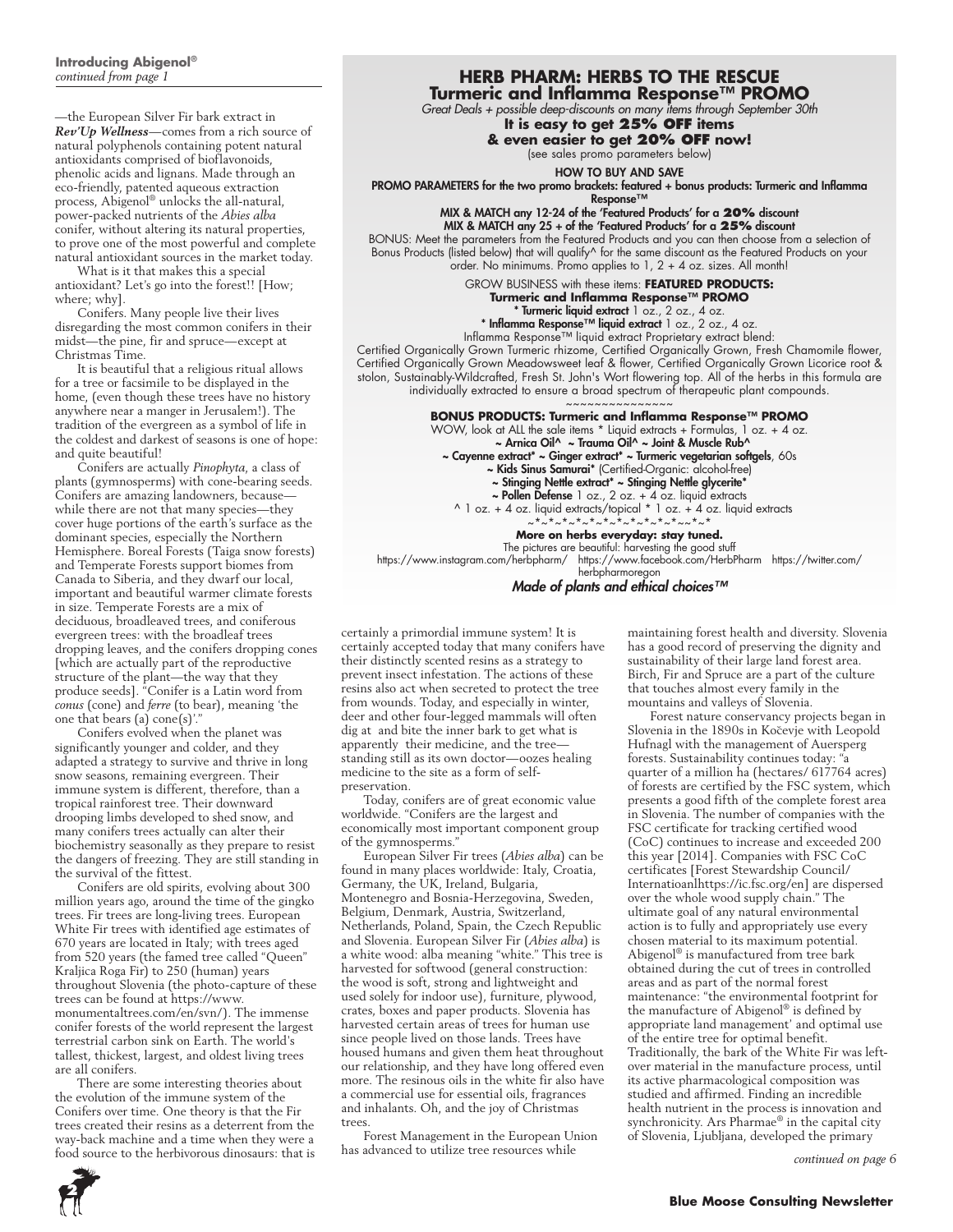

**Nurturing Naturally Since 1987** 

## **SEPTEMBER Promotions***:*  **20% OFF select OTC formulas**

Liquid or Pellet complexes listed below^ (Qty 4+ per SKU) ~ Shelf tags announcing the sale included with your order

**• Aches~Pains • Bowel~Digestive Care** 

#### **• Edema~Fluid Retention • Pets Inflammation** ~~~~~~~~~~~~~~~~~~

*Aches~Pains (N019)* for symptoms associated with bruises, strains + overexertion such as pain, stiffness & inflammation *Bowel~Digestive Care (N029)* for digestive health + for associated symptoms such as weak digestion, burning, bloating, nausea, cramping + pressure.

*Edema~Fluid Retention (N065)* for associated symptoms such as skin discoloration, discomfort + swelling due to fluid retention. Pets Inflammation (P009) for associated symptoms such as swelling, redness, congestion, discomfort + increased sensitivity..

#### ~~~~~~~~~~~~~~~~~~ **Why Choose NEWTON?**

 $\sim$  Expertise & Experience  $\sim$  Quality & Safety ~ Environmental Awareness ~ Variety & Selection  $\sim$  Economical & Efficient  $\sim$  Easy to Use

### **Celebrating 30 Years**

Want to share in the Celebration? October 12-13th **Oct. 12** from 3-7 pm. tours, prizes, education & lots of good organic food. Oct. 13, a condensed seminar from 9 am to 5 pm in the Newton Labs classroom. *Ask your BMC Rep for details: must register for the seminar…* 1987-2017 • 30 Years of Excellence



**SEPTEMBER Specials— These are Perfect summertime Promos Mix & Match Selected items**<br>12 min for 15% **OFF** 24 max for 2 **12 min for 15% off 24 max for 20% off •** Superfruit Aloe Vera 16 oz. **•** Superfruit Aloe Vera 32 oz. **•** Multivitamin & Mineral 120 tabs **•** Multivitamin & Mineral 40 tabs **•** Herbal Aloe Ear Wash 1 oz. **EXTENDED**

To get those ears working optimally….Herbal Aloe Ear Wash 1 oz. deal is extended through September 30th too

~~~~~~~~~~~~~~~~~~~~~~~~~~~~~~~~~

*Aloe Life Super Fruit Juice:* tastes delicious + is the perfect complement to Aloe Vera's health action in the body. Superfruit contains 17 extracts including; Grapes, Berries (Wild Blueberry, Black Currant, Bilberry), Pomegranate, Resveratrol, Acai, and Quercetin that bring an approximate ORAC value of 2400 in every serving to support body wellness for the whole family. Also, contains 82% Whole leaf Aloe Vera Concentrate: Activ Aloe-Certified made from Certified Organic Leaves. Safe for children, adults, seniors and athletes! 1 oz. daily

*Body Heat Vanilla Rub* 7 oz. supports penetrating, lubricating, warming actions - soothing tired and sore muscles. Menthol, MSM, Whole Leaf Aloe Vera Juice, Arnica, Horse Chestnut and White Nettle support the relief of tension and soreness due to: athletic exertion, gardening, arthritic aches, shoulder, neck and back tension, old injuries, sore feet, daily stress and fatigue.

> *Aloe Life #1 Herbal Superfood aloe vera: the 1st Step in Digestive Support*



## **Get Serious About Immune Season PROMO**

Great Deals + possible deep-discounts on many items through Dec. 31st it is easy to get **25% OFF** items & even easier to get **20% OFF** now! (see sales promo parameters below)

### **HOW TO BUY AND SAVE**

PROMO PARAMETERS for two promo brackets ~ featured + bonus products **MIX & MATCH any 12–24 'Featured Products' for a 20% discount MIX & MATCH any 25 + 'Featured Products' for a 25% discount BONUS:** Meet the parameters from the Featured Products and you can then choose from a selection of Bonus Products (listed below) that will qualify^ for the same discount as the Featured Products on your order. No minimums. Applies to 1, 2 + 4 oz. sizes. All month!

> **GROW BUSINESS with these items: FEATURED PRODUCTS:** Get Serious About Immune Season PROMO

• Daily Immune Builder™ liquid extract 1 oz., 2 oz., 4 oz.

- Rapid immune Boost™ liquid extract 1 oz., 2 oz., 4 oz.
- Herbs on the Go: Immune Season™ liquid extract 1 oz.

**NEW ITEM:** Part of a new line of herbal extracts coming out this Fall Herbs on the Go: Immune Season™ liquid extract 1 oz. All ingredients are Certified Organic or sustainably wildcrafted: Black Elderberry, Astragalus, Echinacea, Eleuthro and Ginger. Enjoy this fun intuitive Spray option featuring Black Elderberry + Ginger All of the herbs in this formula are individually

Not represented by BMC in NJ extracted to ensure a broad spectrum of therapeutic plant compounds. **BONUS PRODUCTS:** Get Serious About Immune Season PROMO WOW, look at ALL the sale items + a deal through December 31st!! • Black Elderberry 1 oz. + 4 oz. • Black Elderberry Glyerite 1 oz. + 4 oz.<br>• Herbal Respiratory Relie<sup>rt M</sup> 1 oz. + 4 oz. • Lung Expectorant<sup>76</sup> M oz. + 4 oz.<br>USDA-certified Organic Formulas with Organic Glycerin for Kids Best choice formula for cough! • Kids Cough Crusader™ 1 oz + 4 oz.. alcohol-free • Kids Immune Avenger™ 1 oz. + 4 oz. alcohol-free • Kids Immune Fortifier™ 1 oz. + 4 oz. alcohol-free • Kids Throat TLC™ 1 oz.<br>• Soothing Throat Spray 1 oz. • Super Echinacea® 1 oz. + 2 oz. + 4 oz.<br>• Super Echinacea® veggie cap 60 ct. • Virattack™ 1 oz. + 2 oz. + 4 oz. **PLAN AHEAD**: \*Most customers take a "wait & see attitude". This is bad Public Health. YOU need to educate! \*Health Care can support immune health before a crisis occurs Educate \*Encourage a full natural immune care cabinet before problems arise. Best Health Strategy. Immune Season is serious business! **That's correct!! THIS DEAL IS THROUGH DEC. 31**  *Made of plants and ethical choices™*



**KIDS are in School. Let's keep them Healthy! How to have the best Q3 Children Nutrition Promotion EVER in your store?** Use the Promotions to buy big, discount and gain new business<br>Case stack the largest selection of healthy options for Kids + bring in the whole school

**ALL 26 healthy Children's products:**  One (1) order per ship-to location per month. **Min 5 cases, Max 15 cases, full cases = 25% OFF**

• Baby's DHA 2 oz. • Baby's DHA Vegetarian 1 oz. • Baby's Vitamin D3 Drops .37 oz..<br>• Children's DHA™ 90 ct. + 180 ct. + 360 ct. • Children's DHA™ 4 oz.+ 8 oz.+ 16 oz. • Complete Omega™ Junior 90 ct. + 180 ct.. • Complete Omega Junior™ 4 oz.<br>• Complete Omega-D3 Junior™ 90 ct.. • Ultimate Omega® Junior 90 ct. • Omega Boost™ Junior – Paradise Punch 6 oz. • Omega-3 Fishies™ 36 ct.

• Omega-3 Gummies™ tangerine 60 ct. + 120 ct. • Nordic Omega-3 Gummy Fish™ 30 ct. • Omega-3 Gummy Worms™ strawberry 30 ct. • Nordic Probiotic Gummies- Kids 60 ct.

- 
- 
- Probiotic Gummies KIDS yummy berry punch 60 ct.<br>• Nordic Berries® Multiple citrus 120 ct. + 200 ct.<br>• Nordic Berries® Multiple cherry berry 120 ct<br>• Nordic Vitamin C Gummies tangerine 60 ct. + 120 ct.<br>• Nordic Vitamin D3
- 

#### **Other kids, bigger kids**

• Arctic Cod Liver Oil strawberry 8 oz. + 16 oz. • Omega Vision™ 60 ct.<br>• Omega Memory with Curcumin 60 ct. • DHA strawberry 90 + 180 ct softgels • DHA Xtra™ strawberry 60 ct softgels • Omega-3 Phospholipids™ 60 ct. • Algae Omega 100% vegetarian 60 + 120 softgels • Nordic GLA™ 4 oz. - non-GMO New Zealand-grown borage seed oil ~~~~~~~~~~~~~~~~~~~~~~~~~~~~ **NORDIC DISPLAYS SELL PRODUCT** through every economy

Highlight America's # 1 Omega-3 with these eye-catching displays NORDIC Floor Displays: a perfect complement to the Q3 Focus on Children & Omega-3s! • 'American Pregnancy Association' display (APA) ~ 6 items to choose from; (1) Sku per shelf. Ask Rep for list ~ only one (1) Sku per shelf: fits 30-80 units<br>
border language: "Pure Omega-3s for Mom & Baby" 25% OFF\*<br>
"2017 reality": nutruing products for healthy Mothers + Children<br>
"Gummies Floor Display" ~ mix & **25% OFF\*** The best-tasting Gummies, ever. The easiest way to encourage compliance. Clean ingredients, made in Nordic Naturals® dedicated gummie facility ~~~~~~~~~~~~~~~~~~~~~~~~~~~~

Not represented by BMC in NJ, NC, SC, VA, WV & Philadelphia area Expo trade show deals for show attendees + New Item launch promos for all stores!<br>Introducing Nordic's enhanced Children's line including Kids Nordic Flora™ Probiotics Pixies<br>must see: Booth #8412 Nordic's Hot New Product

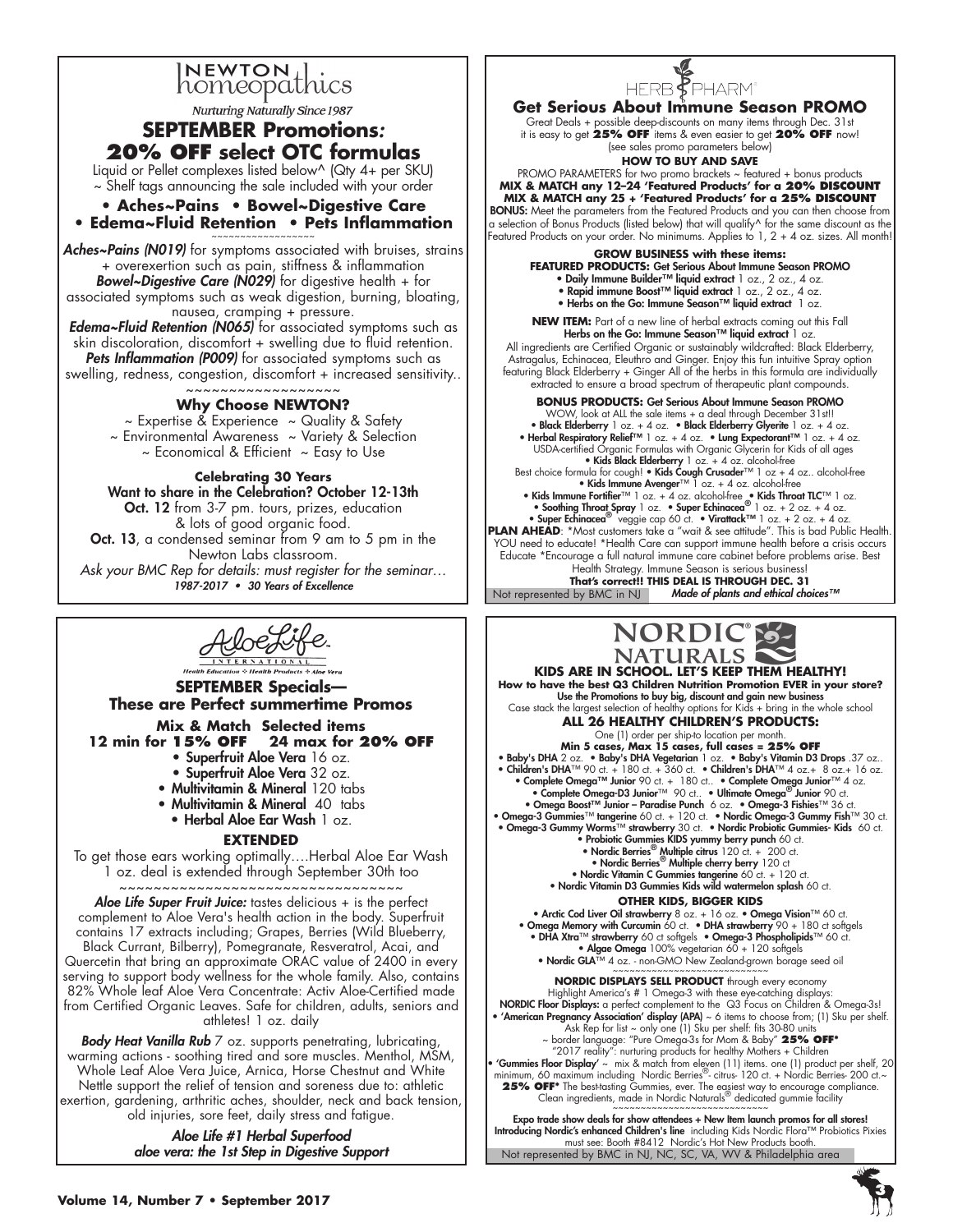

## **SEPTEMBER EXPO CELEBRATION LINE DRIVE Entire line 3 + 1 per Sku**

**PROJECT:** Build a Wall of JUVO for Community Health **GOAL:** JUVO every day for Health

• Natural Raw Meal Canister

- Raw Green Superfood Can
- Raw Green Protein Can • Raw Meal Fantastic Berry
- Raw Green Grass Bottle
- Raw Meal Green Apple
- Raw Meal Vanilla Chai

### **JUVO Raw Meal packets (10 packets)**

• Organic Raw Meal packets

- JUVO Fantastic Berry packets
- Raw Green Protein packets
	- JUVO Raw Meal Green Apple
	- JUVO Raw Meal Vanilla Chai

*Raw, Organic, Whole, Non-GMO*  Oncologist Formulated • ReJUVOnate Yourself!

# **Oxylent® EXPO EAST SHOW SPECIALS!**

*We will be offering 4 Packages*  at this year's Expo East!

**1. Package 1 – 15% OFF**  any \$200 Order and 25 Samples

**2. Package 2 – 20% OFF**  any \$300 Order and 50 Samples

**3. Package 3 – 25% OFF**  any \$400 Order and 75 Samples

**4. Package 4 – 30% OFF**  any \$600 Order and 100 Samples

**5. Intro Special for New Accounts or Initial Placement:**

**Buy 3 of Each Immune Oxylent® flavors (9 boxes total) + Receive 25% OFF!** 

One time offer: free shipping @ \$200/no exceptions



*Immune-Boosting Effervescent Supplement Drink. Boost, Maintain & Support your Immune System^* • Vitamins C (calcium ascorbate + acerola fruit juice powder), Vitamin D, Zinc Albion® Minerals

 August deal extended through September 15th: must mention "BMC Deal" when placing order

Expo East. Expo East deals will be announced

**Oxylent® Rebrand:** Exciting Oxylent® label AND. SAME great Award-winning Formula with a Brand New Look. Superior multivitamin & mineral

0 total carbohydrates: 0 sugars ^ these statements have not been reviewed by the FDA,

and are not intended to diagnose or treat any illness or disease. \* Standard shipping structure applies. Discounts are not given automatically.



# Or. Ohhira's Probiotics **Expo East September Promotion**

all month long, so STOCK UP & SAVE Show specials: mix & match

#### **5% off on 12 units 10% off on 24 units 15% off on 36 units**

Complimentary shipping/handling Discounts are not applied to 10 ct boxes

### or samples **Dr. Ohhira's Propolis PLUS®**

(30, 60, 120 capsules) whole food complex combining Brazilian green propolis with probiotic support, flax oil, and astaxanthin

**Reg´Activ™ Detox & Liver Health™** (60 veg caps)

**Reg´Activ™ Immune & Vitality™** (60 veg caps)

**Reg´Activ™ Cardio & Wellness™** (60 veg caps)

#### **Dr. Ohhira's Probiotics®** (30 veg caps) Original Formula **Dr. Ohhira's Probiotics**® (60 veg caps) Original Formula **Dr. Ohhira's Essential Living Oils™**

(60 capsules) \* Vegan **Dr. Ohhira's Probiotic Kampuku Beauty Bar™** (2.82 oz. bar) and more..... Promo good through September

Must mention "BMC deal" to get discount *www.essentialformulas.com/regactiv*

*Dr. Ohhira's Probiotics®*



# **September LINE DRIVE 20% OFF invoice** *Enjoy Expo East*

**We are Eco Lips, and this is our love story.** 

We are the original organic lip balm, but we also are so much more. We were founded because of love, we sell our products because of love, and we innovate because of love.

# It is the core tenet of our entire story. **Follow us on social media:**

www.facebook.com/ecolips/ https://twitter.com/ecolips www.instagram.com/ecolips/?hl=en www.pinterest.com/ ecolips/?etslf=5455&eq=eco%20lips

## **Become an Eco Lips Kiss & Tell Brand Ambassador!**

https://ecolips.com/pages/brandambassadors

https://ecolips.com/blogs/news http://www.pogobalm.com/ https://www.youtube.com/ watch?v=ePpLfaaQ33I

*To ensure timely processing, please send Eco Lips Orders to orders@ecolips.com*

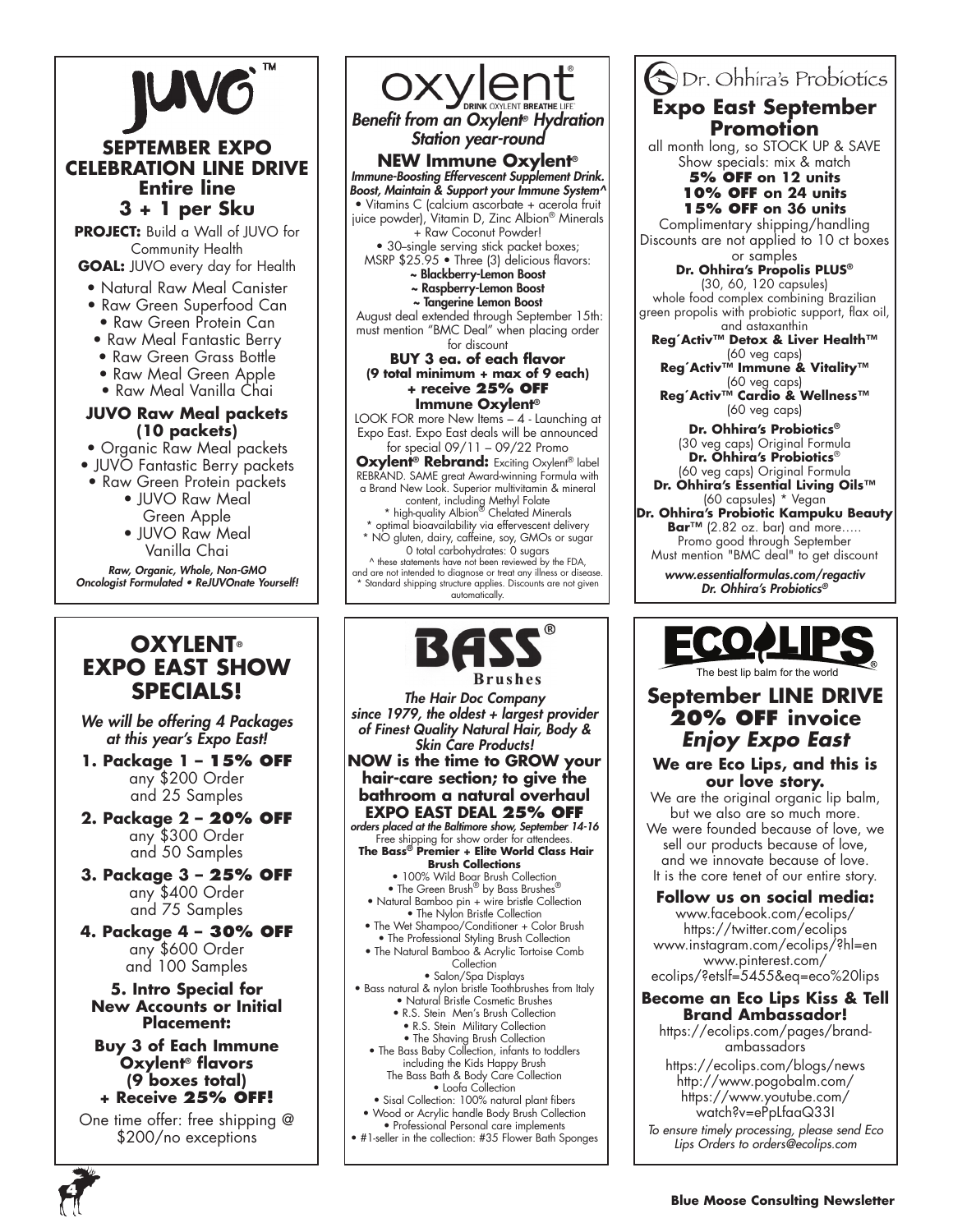# bodyceuticals **SEPTEMBER HOT BUYS! First Aid products 15% off!**

**Salve + Oil: 2 ways to save** • Essential First Aid SALVE with Honey 2 oz jar. Our award-winning calendula salve

with Honey from the Bodyceuticals Apiary. • Essential First Aid OIL with Honey 2 oz. Our best-selling calendula oil

with Honey from the Bodyceuticals Apiary. **Buy 4 each of BOTH First Aid products and receive 20% OFF!**

## **Almond Body serum HOT DEAL!**

\$5 EACH! Moisturize your skin with this yummy Fall flavor!

## **Tropical Collection: All 30% off!**

Keep summer going with these exotic favorites • After Sun Relief • Beach Essentials Travel Set • Pineapple Kukui Body and Tan Oil Promo Code: SEPTEMBER2017

#### *Ask your BMC Rep about the "Early Bird" Expo East Deal!*

 Buy-in dates 09/09 – 09/12, 4 days only ALL ORDERS:

\*\*Free UPS ground shipping on all orders of \$125 or more AFTER DISCOUNTS \*\*MUST USE DEAL CODE, discounts not automatically applied without code. \*\*No double discounts *www.calendulaskincare.com*

# <u>Immune</u> **HEALTH BASICS**

CLINICALLY PROVEN IMMUNE SUPPORT SEPTEMBER Promotion: Wellmune® by Immune Health Basics® **BUILD Your Immune Shelf Now With Back to School, Kids Wellmune® is back in stock! 10% OFF**

12 bottles+

a product perfect for the little ones…. Same formula as before that is now an Orange Flavor instead of lemon. **Immune Health Basics® Children's** 

**Chewable Beta Glucan with Wellmune WGP**®

Immune support for the family, peace of mind for you 25 mg. - 60 chewables wholesale- \$11.99.- SRP \$19.99

*"My Family took our Immune Health today!"* ^must mention BMC Discount when placing order

~~~~~~~~~~~~~~~ **NEW Opportunity: Rev'Up Wellness**  (pack of 30 Tablets in a box) featuring

Abigenol® European Silver Fir Bark extract Rev'Up Wellness DEFENSE with Wellmune®

Rev'Up Wellness ENDURANCE Rev'Up Wellness VELOCITY with Wellmune®

https://revupwellness.com/ Ask your BMC Rep for 'excellent' opening

order discounts *www.wellmune.com I facebook.com/Wellmune I twitter.com/wellmune I youtube.com/wellmune Immune Health Basics®* • Rev'Up Wellness*® are brought to you by Portals Pharma, Inc.*



\* 50 mg CBD per glass jar • Balm–Cool • Balm–Warm • Balm–Soothing \* 100 mg CBD per glass jar

• Balm–Cool • Balm–Warm • Balm–Soothing **C Verified Daily Caps 30 softgel capsules**

• CV Hemp 10 mg • CV Hemp 25 mg *C-verified is full spectrum CBD: No-T.*

# **MushroomScience**

#### September Promotion Best deals of the year: deeper discounts **Chaga + Shiitake**

deals offered per Sku The best-margin mushroom line (50% margin) with GREAT SAVINGS: both are 90 veg caps<br>**4 eq. = 15% 8 eq. = 20% 4 ea. = 15% 8 ea. = 20%** 

**12 ea. = 25%**

**• Chaga mushroom extract caps** Immune Support\* + Antioxidant Support\* Organic Chaga mushroom (Inonotus obliquus) 300 mg. hot water extract 15% polysaccharides Chaga is unique: along with other like medicinal mushrooms, Chaga contains the beta glucan-rich polysaccharides for potent immune supporting properties\*. However, Chaga also contains other active compounds, betulinic acid + polyphenols, providing powerful anti-oxidant properties with a high ORAC score if manufactured properly!

**Shiitake mushroom extract caps** *Immune Support\* + Liver Health\**

Organic Shiitake mushroom (Lentinula edodes) 300 mg hot water/alcohol extract

5% polysaccharides 90 veggie capsules Shiitake (Lentinula edodes) was the 1st mushroom ever cultivated in Asian history: maybe even in human history. Shiitake was the 1st medicinal mushroom to be scientifically studied for its immune support properties.\* Shiitake was also the source of the first beta glucan

isolate used for immuno-modulation in human clinical studies and medical practice; Lentinan.

Mushroom Science®: best quality, best price, best value!! ~ not combined with other specials

~ must mention 'BMC Summer Promotion' when placing order

These statements have not been evaluated by the Food & Drug Administration. This product is not intended to diagnose, treat, cure or prevent any disease.



*September Bodycare Collection Promo* **Enjoy the smells of late Summer 50%-margin bodycare line!** The Bodycare Collection **Lemongrass & Sage** 12 oz. bodycare 100% Pure Plant-Based ingredients Exceeds EU Cosmetic Directive Guidelines • Shampoo • Conditioner • Shower Gel • Hand & Body Lotion • Massage & Body • Bath Salts 20 oz.. Scented and enhanced with an exclusive blend of pure therapeutic-grade Essential Oils of Lemongrass, Sage, and Vetiver that offers a clean, slightly spicy, invigorating aromatherapy experie **Buy 3 ea. per SKU = 10% OFF Buy 6 ea. per SKU = 15% OFF Buy 12 ea. per SKU = 20% OFF** 

**More deals!** • Lemongrass & Sage Glycerin bar soap **10% OFF** in units of 6 ea. • Sage Dalmatian essential oil (10 ml. 1/3 oz.)

- **10% OFF**
	- Summer Candle Sale **10% OFF** in units of 4 each style.

Lemongrass & Sage soy Terracotta candles Cup 7.6 oz. • Amphora 7.4 oz.

**Classic** 7.1 oz. E**legance** (2 wicks) 8.1 oz. Terracotta candle container hand crafted in our ceramic workshop in Santa Fe, NM.

must ask for "BMC monthly deal" when placing order *Bliss in Every Bottle™*



## **September Promotion SAPIEN MEN by Surya Brasil 20% OFF**

September 01- September 30th Sapien Men® is Surya Brasil's men's cosmetic line with an Ecocert® organic certification for today's caring man: where else should they look but YOUR store? Ingredients, fragrances & textures that suit men's skin, hair + taste" and perform! Many men are looking for bodycare free of ingredients of animal origin + not tested on animals. Sapien is an intelligent and modern choice for those who care about beauty, wellbeing and planetary conservation.

**Sapien Men®** Shampoo & Conditioner 2-in-1 10.14 oz. Hair Styling Gel 3.04 oz. Facial Scrub 3.38 oz. Shave Cream 6.7 oz. After Shave Cream 3.38 oz. Shower Gel 10.14 oz.

*About Surya Brasil* Created with ingredients from the Amazon Rainforest and natural botanicals from around the world, Surya Brasil is passionately committed to creating the best natural, organic and vegan lifestyle products that promote health, wellness and sustainability.

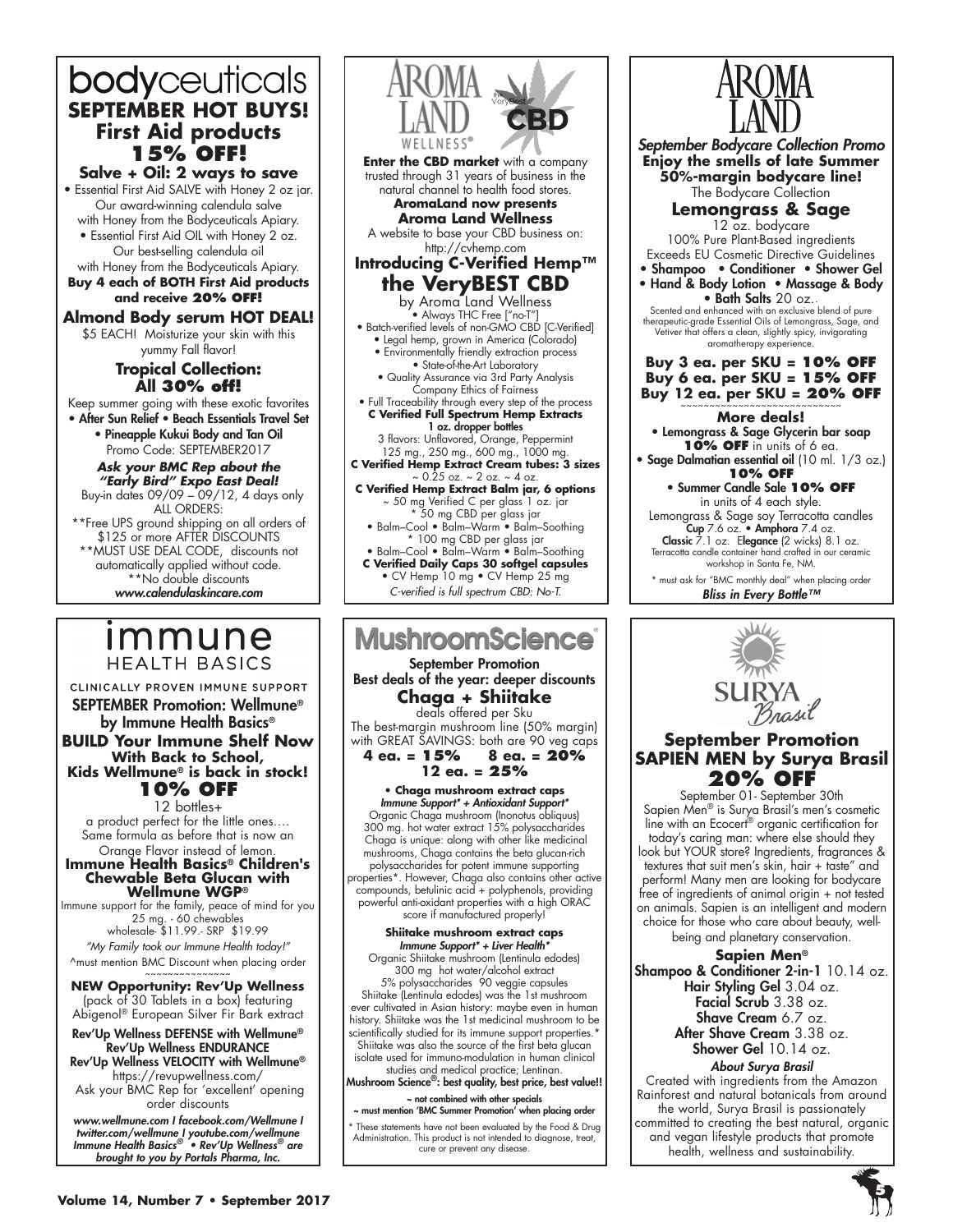research and the exclusive extraction process; and manufactures and sells Abigenol® in Europe and now America through Portals Pharma®, a New Jersey-based pharmaceutical company with emphasis on natural products. I think you will feel confident selling Abigenol®.

The forests where Abigenol® comes from are in Slovenia which is part of the ecosystem defined by the World Wildlife  $\operatorname{Fund}^{\circledast}$  as the East European Temperate Mixed Forests: an area bordered by the Carpathian Mountains, Alps, and Dinaric Mountains. The area is rich in Beech, Fir and Spruce.

While the Silver Fir tree family inhabit the area we know as "Europe," trees that grow in each area have their own species differentiations due to historical genetics, topographies, growing zones and soils. Why would the Slovenian Silver Fir prove so novel? The geography of Slovenia provides many ideal conditions and the "plant's zone of influence" creates a Silver Fir family that has ample unique characteristics that science finds exceptionally intriguing!

Slovenia is a country of 2 million people. 50% of the land mass of Slovenia is forests. For much of human history, its rugged terrain was considered uninhabitable. Their definition of virgin forests is quite truthful: much of the landmass has had more bear prints (or lynx) than human footprints. The beautiful splendor of the wildflower blooms in the valleys is reported to be spectacular. The water is clean, and the forests are not sprayed with herbicides or subject to human interferences: nature is in control of the primordial health in much of the countryside. The soil is a storybook of millions of years of trees (living and) falling and decomposing, and the layered canopy of the dominant forest trees creates a forest floor that is less complicated but as pure as the jungles of Amazonia: the soil is an ideal nursery for new tree saplings. Trees form communities in a healthy environment, where the family has room to grow: we have a lot to learn from the living patterns of the tree world!

Slovenia is the lesser-known alpine wonderland. The Julian Alps (*Julijske Alpe*) are part of the Southern Limestone Alps that roll over from northeastern Italy: named after Julius Caesar. The Dinaric Alps runs across southern Slovenia down towards Albania, and these include the most extensive example of Limestone Mountains in Europe. These "Southern Alps are a distinct physiographic section of the larger Alps province, which in turn is part of the larger Alpine System." They are not only a watershed of pure mountain water (with many dripstones and ice caves), but they are also rugged mountain ranges of limestone and dolomite!

European White Fir likes to stand at the upper edges of the mountain. It is a fast growing tree. It often creates wild art by growing on the edges of mountaintops and crags. While the trees are always trying to keep things in place, mountains will be mountains, always armwrestling up and falling down.

Slovenia is the birthplace of a geological term called a Karst. "The Karst Plateau (Slovene: *Kras*) is a limestone plateau region extending across the border of southwestern Slovenia and northeastern Italy". "Karst topography is a landscape formed from the dissolution of soluble rocks such as limestone, dolomite, and gypsum. It is characterized by underground drainage



The families of the European White Fir tree (*Abies alba*) live in the mountains of Slovenia. These tree families have seen more mountain sinkholes form than Florida has seen concrete sinkholes after a heavy rain. Mountains cave in after the underground water has hollowed out the soft rock core. New valleys are formed where 200 years later, a new White Fir family has taken hold. Water goes deep, and the mountain soil is unique: trees learn to adapt. They inhabit high mountains with goats, and they stand tall next to the home of the village shepherd and the suburban botanist and the urban student. Coniferous trees thrive where the summers are short and cool, and winters long. Temperature, elevation and sunlight, soil, water… and the absence of humans and our pollution. White Fir trees are everywhere including the Kamnik and Savinja Alps, the Velika Planina and the Kamniška Bistrica and the Logar Valleys, with the Rinka Waterfall. It is as if the trees genealogy was born on a Pilates Mat of destruction and muscular rebuild, in the most pristine gym in the world. The trees that have meandered downhill to meet the humans are from the same stock, and their wood holds the same energetic!

As the travel guide says: *I Feel* S*LOVE*nia. "The Rajhenav virgin forest in Kočevje Rog is approximately 50 ha large (123 acres) virgin forest which has been over a century excluded from the management operations. Not far from the Rajhenav virgin forest there stands a fir tree called the "Queen of Rog" which is with its 51

meters in height (167 feet) considered as one of the most magnificent firs in Slovenia. There are several similarly striking giants growing nearby. A fir can live even for 500 hundred years in this kind of conditions. The Kočevje forests are a part of the largest single complex of forests in Europe, extending from the Trnovo forest to Gorski Kotar in Croatia". I want some of that medicine.

So, this White Fir tree bark (*Abies alba*) is good stuff: the best. Abigenol® is conscientiously made; and the science is there. We are not cutting down the wise old trees in those old growth forests, but we are harvesting bark from trees felled as part of normal forest husbandry. To ingest this powerful tree from another land is to somehow gain mountain strength: and you get the full chemical composition too! "The bark and wood of silver fir are rich in antioxidative polyphenols. Polyphenols such as anthocyanin pigments are usually stored in plants in resin ducts" part of the plants' complicated and effective immune system. Six phenolic acids (polyphenols) have been identified in *Abies alba* (gallic, homovanillic, protocatehuic, p-hydroxybenzoic, vanillic and p-coumaric), three flavonoids (catechin, epicatechin and catechin tetramethyl eter) and four lignans (taxiresinol, 7-(2-methyl-3,4 dihydroxytetrahydropyran-5-yloxy)-taxiresinol, secoisolariciresinol and laricinresinol). Silver Fir extract provides an arsenal of nutrients not found in many other places.'

Which brings me to Pycnogenol®. I am a big fan of this other tree bark nutrient, "a water*continued on page 7*

## **Just Announced:** these announcements are hot off the presses **Nordic Naturals®**

*New products from Nordic Naturals®* this year at Expo East will be centered on KIDS! Childhood is a time when proper nutrition is critical to the optimal development of body, immunity and brain in children. As we are all aware, the diets of kids are at some of their poorest levels ever, so supplementation during this time is critical.

• Children's DHA Xtra 2 oz. High potency omega 3 concentrate. Ages 1-3 • Children's DHA Xtra 90 count minis. High potency omega 3 concentrate. Ages 3-6

• Ultimate Omega® 2X Teen minis. Ultra concentrated omega 3. Ages 12-18

• Omega Focus Jr. Concentrated fish oil plus synergistic nutrient. Ages 6-18

• Nordic Flora Kids Probiotic Pixies. Tasty, melt on your tongue probiotic powder. Ages 3+

#### **Fish Oil for the Next Generation**

~ Ultimate Omega*® 2X Teen minis* Triglyceride form for better absorption of essential omega-3s. For teens aged 12-18. delicious natural strawberry flavor

586 mg EPA/456 mg DHA #06110 60 softgels NON-GMO-verified ~ Nordic Flora Kids Probiotic Pixies—3 Billion Live Cultures

Tasty, melt on your tongue probiotic powder that melts in your mouth! \* Dairy Free \* Vegan \* Stable yummy natural strawberry/raspberry flavor

Lactobacillus rhamnosus GG + Bifidobacterium lactis BL-04 30 packets #01678 Sugar-Free: erythritol, xylitol 0 sugars/0 carbs

*~ Children's DHA™ Xtra 2 oz.*

Triglyceride form for better absorption of essential omega-3s purified deep sea fish oil from anchovies and sardines natural berry punch flavor measured dropper for easy dosing 255 mg EPA/535 mg DHA #02725 NON-GMO-verified

#### *~ Children's DHA™ Xtra 90 count minis*

Triglyceride form for better absorption of essential omega-3s purified deep sea fish oil from anchovies and sardines

natural berry punch flavor in small chewable softgels 165 mg EPA/375 mg DHA #02721 NON-GMO-verified

*~ Omega Focus Junior 120 mini softgels*

Aged 6-18

Triglyceride form for better absorption of essential omega-3s purified deep sea fish oil from anchovies & sardines + herring roe extract easily-absorbed chelated minerals

EPA/DHA, Phosphatidylcholine. Magnesium, Zinc and L-Carnosine 240 mg EPA/520 mg DHA #027885 NON-GMO-verified

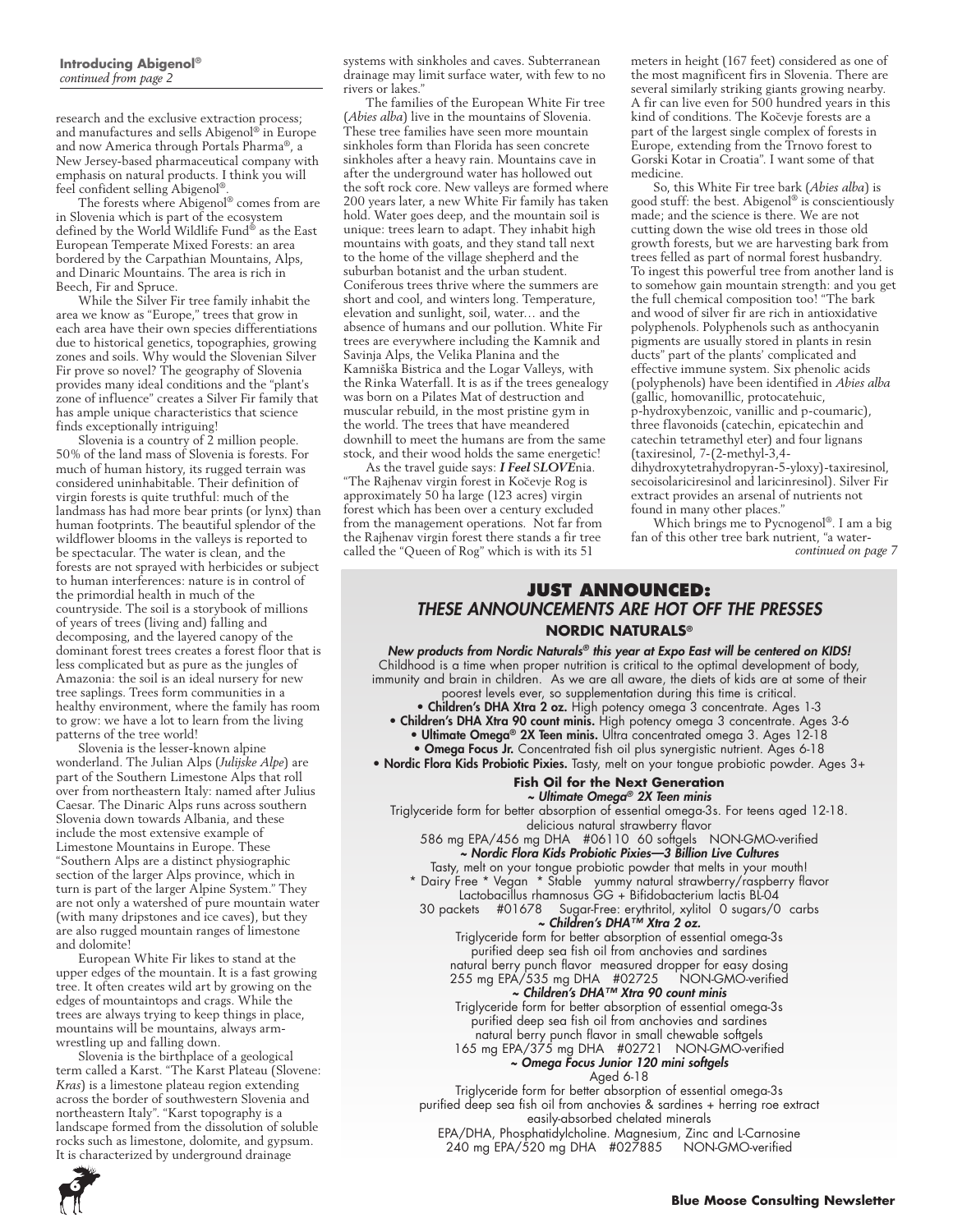

#### **Introducing Abigenol®** *continued from page 6*

soluble flavonoid extract from the bark of the French maritime pine tree, called Pycnogenol®." Whether the first patent for what has become Pycnogenol® happened in 1947 in France or in 1965 is an argument that I will let lawyers and marketers decide, the thing for health is that this natural tree bark extract is a health superstar. It entered the American market around 1987 and I remember its launch in the health food store market (as does our local BMC health guru David Stouder). Lovely product, good stuff: good science. And then it was expensive relative to other antioxidants on the market. Now, well, check the prices on your products today, and think about the lessons of economics! Pycnogenol® boasts over 400 published and clinical studied, and that is powerful and noteworthy science. Unfortunately, I have now heard over 20 years of people telling me that they cannot afford Pycnogenol® even though they find it extremely interesting.

Look at all the health applications of this super product. Pine is a coniferous tree. They use the bark. They have a wealth of tree actives in their product, and Doctors and Healthcare Practitioners love the results.

Enter Abigenol®. Mountain European Fir bark extract compared to maritime French Pine bark extract: different energetics. Numerous chemical appraisals have noted that they have similar chemical makeup: all the published clinicals so far have concluded that White Fir bark extract so far appears to have a more powerful nutritional portfolio. The similarities here are very appealing, as are the differentiating points. Abigenol<sup>®</sup>—isolated from the bark of the Fir Tree (*Abies alba*)—is a substance very similar to Pycnogenol, with similar active ingredients, such as low molecular weight polyphenols—and the natural bioflavones, proanthocyanidins + oligophens. It is noted that "while Conifers contain very high molecular weight polyphenols that have many healing properties for our body," Abigenol® "is not only the richest source of natural polyphenols, but also acts where other substances don't. Our body can't absorb and utilize polyphenols with high molecular weights. For this reason, Abigenol® contains almost exclusively polyphenols with low molecular weights, which are easily absorbed by the body." So Abigenol® acts in places where the vast majority of other antioxidants fail. In many of them, the molecules are so big that they act only locally, in the digestive tract.

The three products that are available now for your store with this amazing and affordable new tree bark extract, Abigenol®, are in the *Rev'Up Wellness* line by Portals Pharma. We will have a newsletter article in 2018 to further educate on the impressive dynamics of these three products, *DEFENSE, ENDURANCE* and *VELOCITY.* What is important to know here is that these products are the only products in the USA that have this tree bark extract from the land of Slovenia!

Your BMC Rep has a superb Intro discount available for you where you can really get this product moving out of the gate, so ask for this 2 + 2 deal (for a limited time only). The hope is to get Abigenol® into your stores and selling before the winter cold season, and this deal should be an enticing opportunity to form a fantastic partnership. *Rev'Up Wellness DEFENSE with Wellmune*® is the perfect way to increase the availability of the #1 immune supportive nutrient that I promote which is the

scientifically-proven Wellmune® WGP beta glucan that is part of this *DEFENSE* formula.

Your BMC Rep wants to plan ahead with you on how to get this products into people's shopping baskets, because if they try it, they will feel it. Abigenol® can be very BIG for you. If Pycnogenol<sup>®</sup> is priced out of range, this product gives more nutrition, at a significantly better price, with a nutrient dense whole food antioxidant profile that is actually unrivaled. Abigenol® in the energy section. Abigenol® in the sports nutrition section. Abigenol® for immune support and for helping to moderate the natural inflammatory response. Abigenol® tidying up for better homeostasis. Tree bark extract for the human condition.

*Rev'Up Wellness featuring Abigenol® European Silver Fir Bark extrac*t *Rev' Up Wellness DEFENSE* with

Wellmune

*Rev'Up Wellness ENDURANCE Rev'Up Wellness VELOCITY* with

Wellmune®

Let's give some thanks to the Fir tree for the rest of 2017. Let's bring that tree inside and put some of its Spirit on the shelves! What a great marketing vehicle to lead up to the Christmas Holiday season. On September 1, there are only 104 days left until December 25th: let's start and gradually amplify our Holiday spirit by finding consistent ways to communicate on the potential for Abigenol® for the health of the whole family: a daily powerpacked tree bark multiple. As I promised, this product provides antioxidants and it can be felt: a single tablet contains a large enough dose of polyphenols to feel the response. Fatigue, burnout, energy people are looking for things that will rev-up their wellness

So let's bring the essential oils into the festivities! **Aroma Land**®, supplying the world with Essential Oils since 1986 and a leading source for quality Aromatherapy & Body Care products and the largest selections of aromatherapy products in the world, is the perfect complement for you to build a sales table, and then an endcap and then a December push on products from the Fir tree! First, the single note essential oil: Fir Essential Oil. This is the typical aroma of the Christmas tree—subtler than the Pine Oils, yet more spicy than the Spruce.

It is a top note perfumery scent, with a strong balsamic, resinous odor with fresh turpentine notes. The Aromatherapy properties of Fir essential oils are refreshing, invigorating and stimulating, with a long history for use in the sauna or steam bath or added to bath or massage products targeting sore muscles and strengthening the nervous system. It is also nicely energizing, This Fir (*Picea vulgaris*) is harvested from wild-growing plants in Siberia.

Two perfect cold-weather Essential Oil Formulas by Aroma Land® that are like the menu marketing accompaniments to Abigenol® are: "Evergreen" and "Forest Rain". Evergreen is an essential oil blend of Fir Needle, Pine Needle, and Spruce Needle: "rejuvenating and inspiring like a walk in a vibrant sun-drenched forest of evergreens, with crisp, green notes found in the essential oils of evergreen trees." Forest Rain is an essential oil blend of Spruce Needle, Pine Needle, Fir Needle, Cedarwood, Omanese Frankincense, and Ylang Ylang. With a fresh and clean scent like the air in a forest after a summer rain, this blend brings inspiration and joy. I feel it is like after rain smells conjured from a bottle whenever you want.

*continued on page 8*